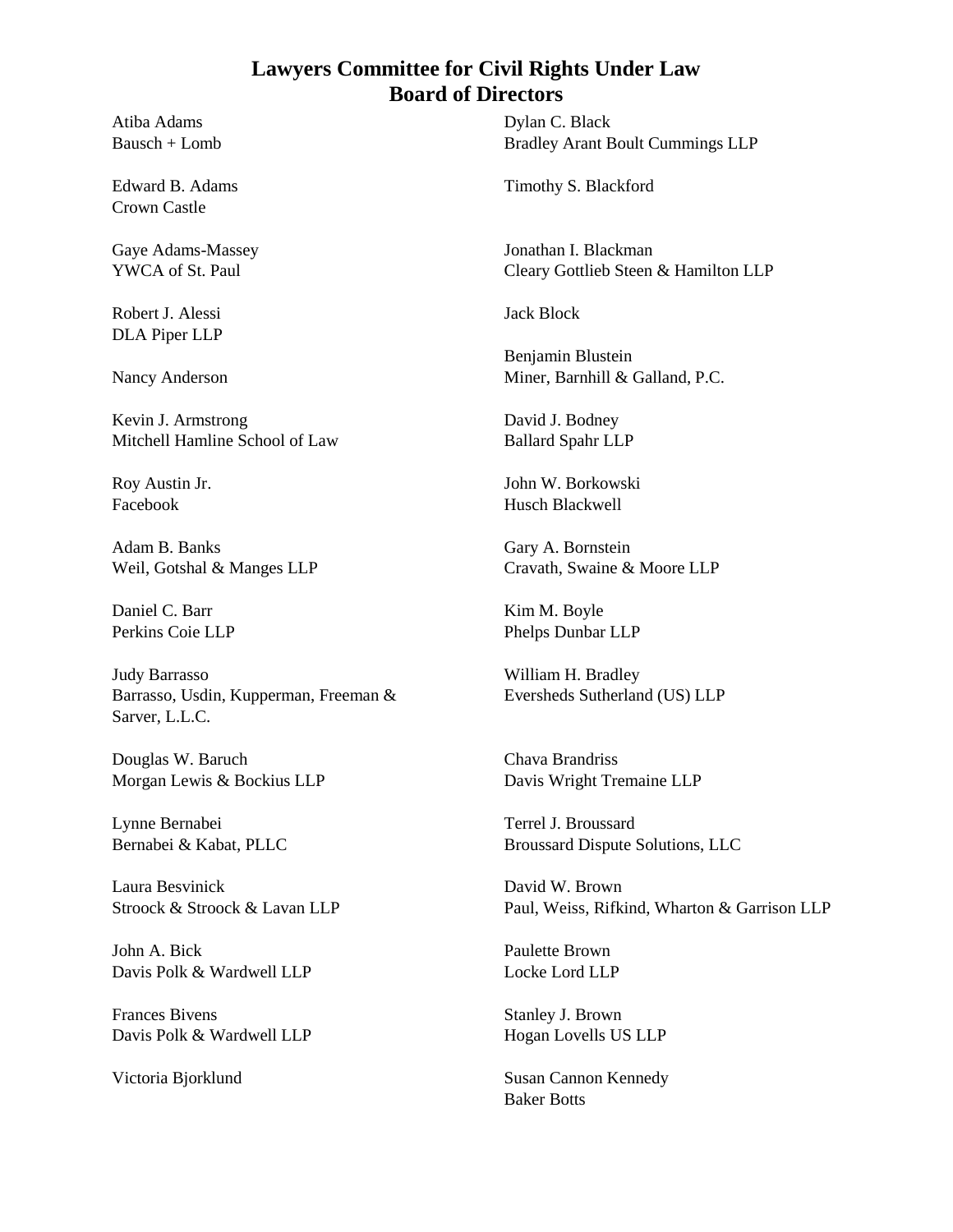Prof. Paulette M. Caldwell New York University School of Law

John A. Camp Ice Miller LLP

Douglass W. Cassel Notre Dame Law School

Todd R. Chandler

Jim B. Chanin The Law Offices of James B. Chanin

Kami Chavis Wake Forest Law School

Nicholas T. Christakos Eversheds Sutherland (US) LLP

Lisa E. Cleary Patterson Belknap Webb & Tyler LLP

Jeanine Conley Daves Littler Mendelson P.C

Miles Cooley CMNTY Culture

Edward Correia Correia & Osolinik

Peter J. Covington McGuireWoods

Michelle D. Craig Transcendent Legal

Nora C. Cregan The Access Project

David A. Crichlow Katten Muchin Rosenman LLP William V. Custer Bryan Cave LLP

Doneene K. Keemer Damon Richards Layton & Finger, PA

Jennifer M. Daniels Colgate-Palmolive Company

Terrence J. Dee Winston & Strawn LLP

Michael de Leeuw Cozen O'Connor

Armand Derfner Derfner & Altman, LLC

Derin Dickerson Alston & Bird, LLP

Emma Dickson BroadRiver Asset Management, L.P

Cynthia Dow Russell Reynolds Associates

Joseph M. Drayton Cooley LLP

Johnita P. Due WarnerMedia & Sports

Sandra B. Durant Durant & Associates

Paul F. Eckstein Perkins Coie LLP

Phillip England Anderson Kill, P.C

.

John Ericson Simpson Thacher & Bartlett LLP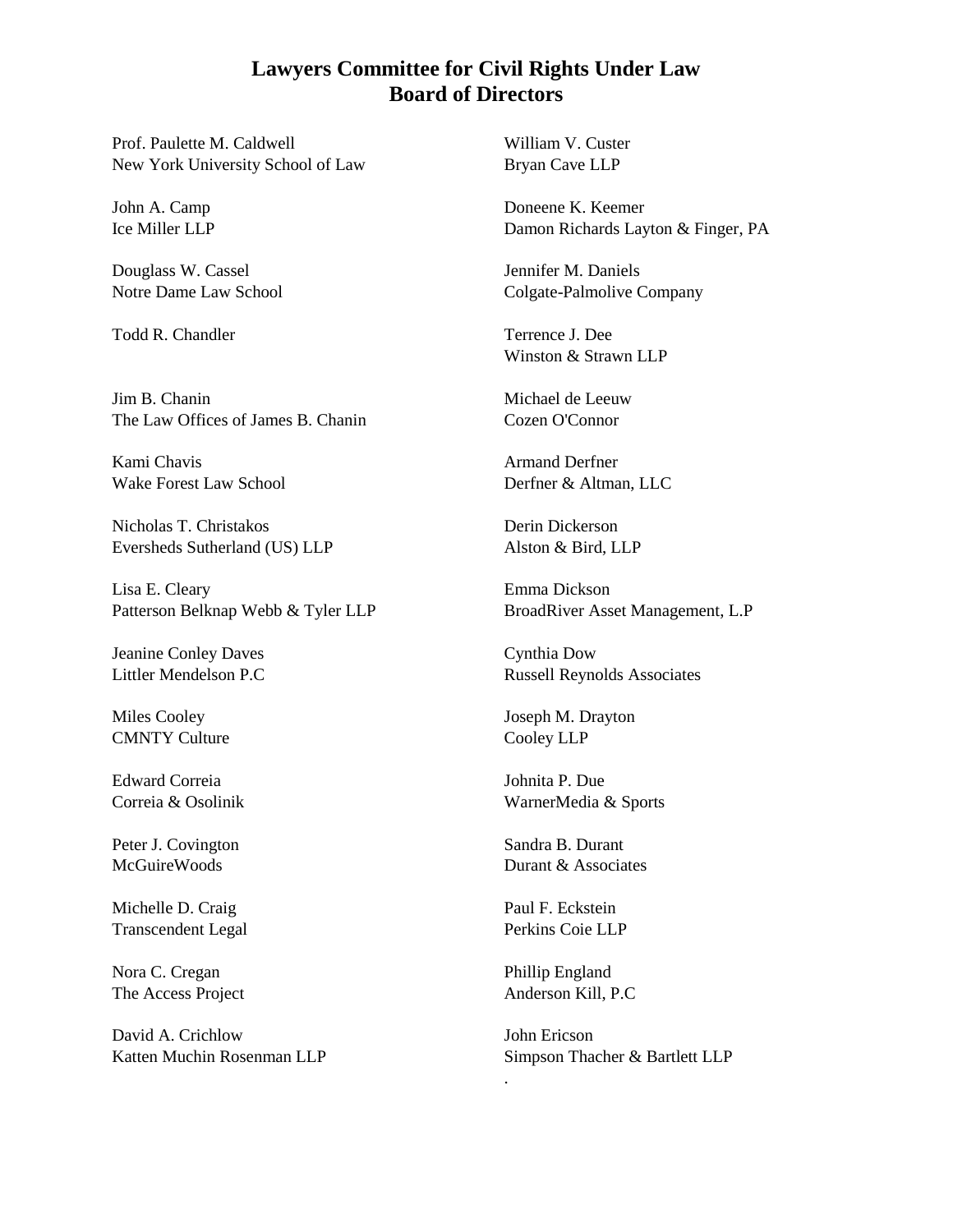Ira Feinberg Hogan Lovells US LLP

Douglas H. Flaum Goodwin Procter LLP

John H. Fleming Eversheds Sutherland (US) LLP

Shirlethia Franklin Jones Day

Harold E. Franklin, Jr. King & Spalding LLP

Koji Fukumura Cooley LLP

Marc Gary The Jewish Theological Seminary

Sara J. Gourley Euler Sidley Austin LLP

Robert L. Graham Jenner & Block

Deepak Gupta Gupta Wessler

Jyotin Hamid Debevoise & Plimpton LLP

Gregory P. Hansel Preti, Flaherty, Beliveau & Pachios, LLP

Lillian S. Hardy Hogan Lovells US LLP

John D. Harkrider Axinn, Veltrop & Harkrider LLP

Robert E. Harrington Robinson, Bradshaw & Hinson, P.A.

Keith J. Harrison Crowell & Moring LLP Vilia B. Hayes Hughes Hubbard & Reed LLP

Damaris Hernandez Cravath, Swaine & Moore LLP

David H. Herrington Cleary Gottlieb Steen & Hamilton LLP

Kirkland L. Hicks Traffk, LLC

Tracy Richelle High Sullivan & Cromwell LLP

Joshua Hill Paul, Weiss, Rifkind, Wharton & Garrison LLP

Jay Himes Office of the New York Attorney General

Derek Ho Kellogg Hansen Todd Figel & Frederick PLLC

Matthew M. Hoffman Federal Trade Commission

Desmond Hogan Hogan Lovells US LLP

Dean Danielle Holley-Walker Howard University Law School

Eleanor Holmes Norton US House of Representatives

Dennis Hopkins Perkins Coie LLP

Sadik Huseny Latham & Watkins LLP

R. William Ide Akerman LLP

Matthew Ingber Mayer Brown, LLP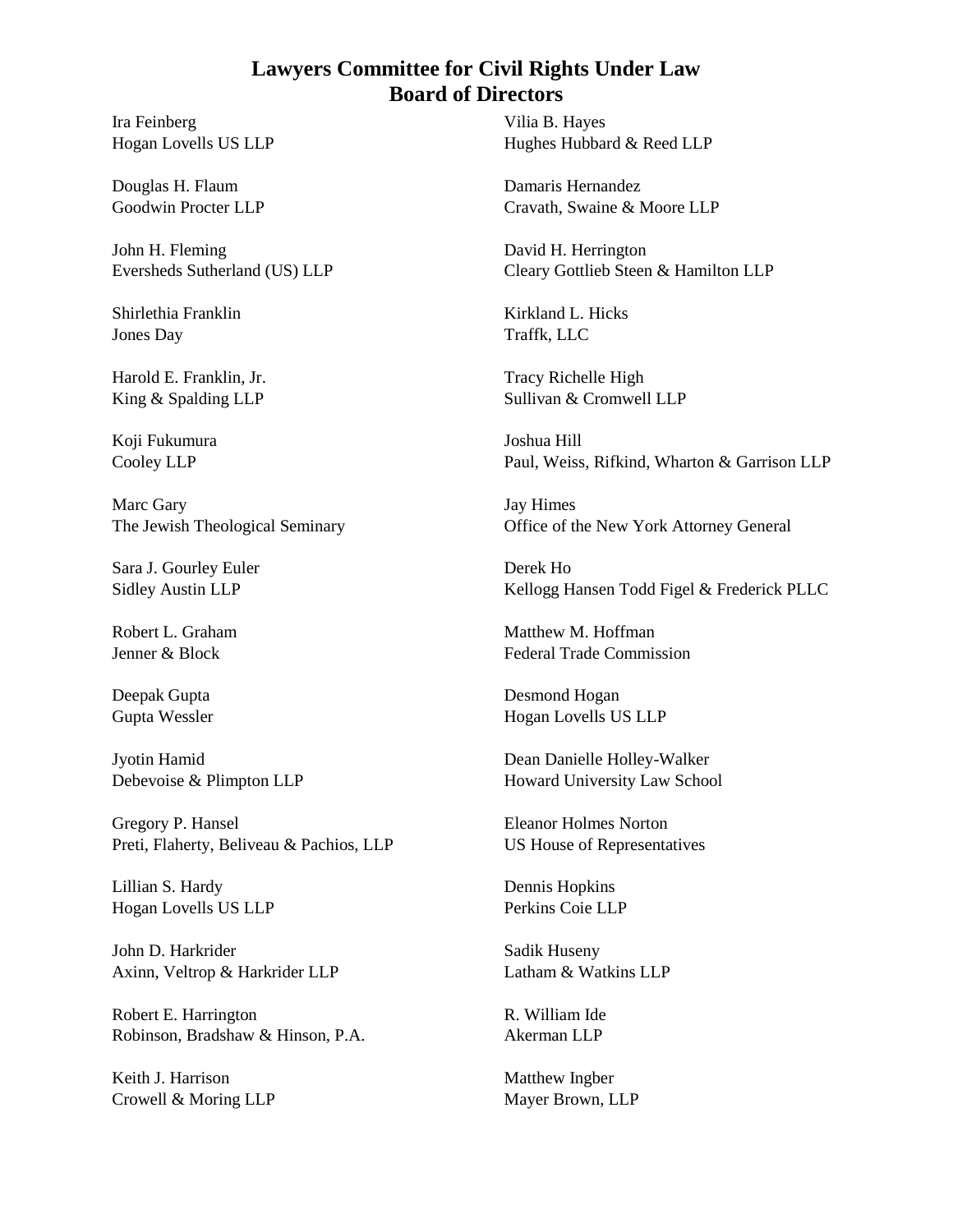Michael D. Jones Kirkland & Ellis LLP

Roscoe Jones Jr. Gibson, Dunn & Crutcher LLP

James P. Joseph Arnold & Porter Kaye Scholer LLP

Stephen J. Kastenberg Ballard Spahr LLP

Jerome C. Katz Ropes & Gray LLP

Kim Keenan Odyssey Media

Andrew W. Kentz Picard Kentz & Rowe LLP

Charles L. Kerr

Moe Keshavarzi Sheppard, Mullin, Richter, & Hampton

John S. Kiernan Debevoise & Plimpton LLP

Paul J. Kiernan Holland & Knight, LLP

Loren Kieve Kieve Law Offices

Adam Klein Outten & Golden LLP

Alan Klinger Stroock & Stroock & Lavan LLP

Naho Kobayashi McGuireWoods LLP

Ernest Lamont Greer Greenberg Traurig, LLP Gregory Landis Yarmuth LLP

Prof. Brian K. Landsberg McGeorge Law School

Harry Lee Steptoe & Johnson LLP

Andrew LeGrand Gibson, Dunn & Crutcher LLP

Jerome Levine Loeb & Loeb LLP

John Libby Manatt Phelps & Phillips, LLP

Marjorie Press Lindblom Kirkland & Ellis LLP

Andy Liu Nichols Liu LLP

George Lombardi Winston & Strawn LLP

Jack W. Londen Morrison & Foerster LLP

Christopher Mann Sullivan & Cromwell LLP

Judy Perry Martinez

Milton Marquis Cozen O'Connor P.C.

Cheryl W. Mason Hospital Corporation of America

Christopher Mason Nixon Peabody LLP

Brian R. Matsui Morrison & Foerster LLP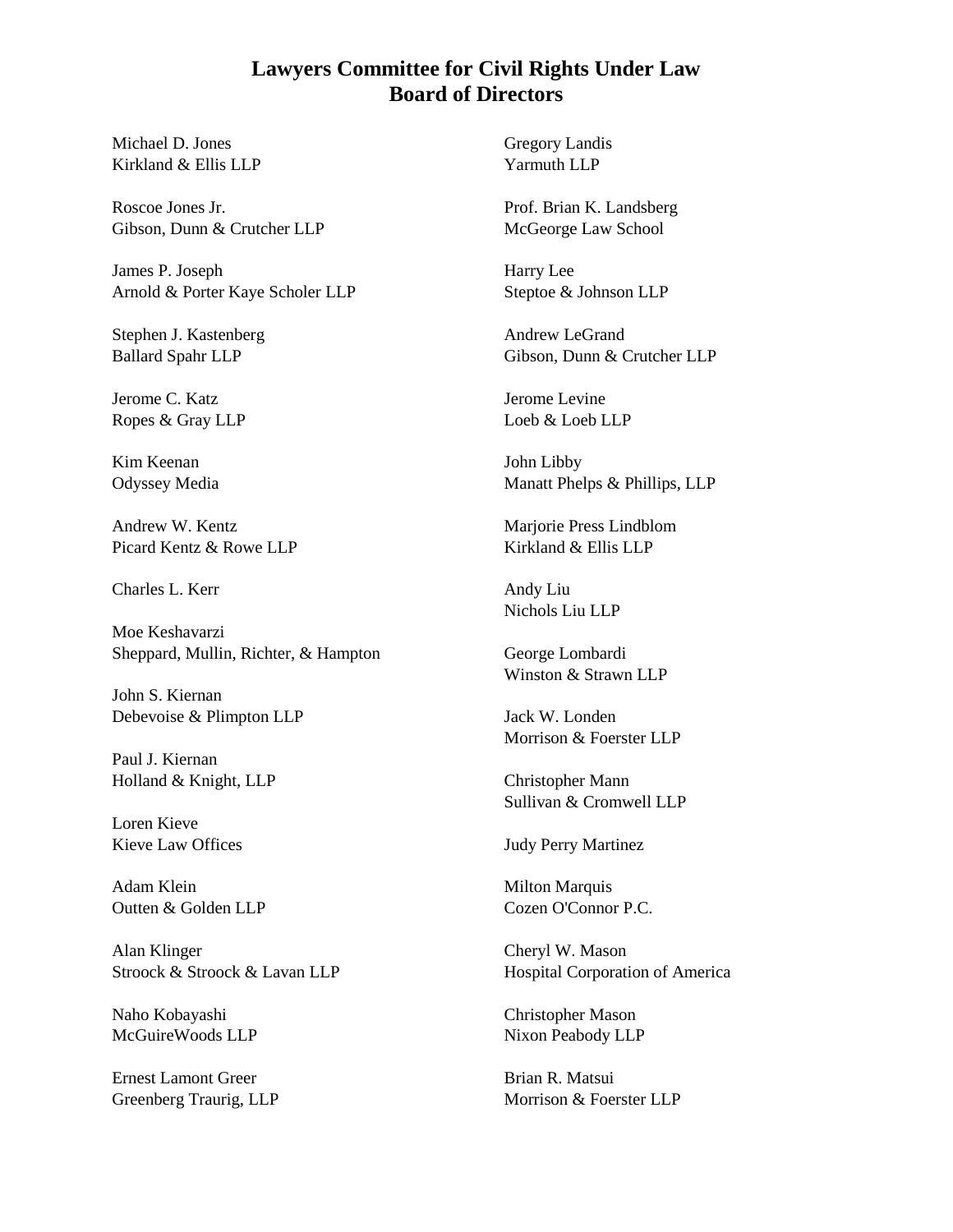Marilyn McClure-Demers Nationwide Insurance Company

Ambassador Tom McDonald Vorys, Sater, Seymour and Pease LLP

Robert B. McDuff

Colleen McIntosh CVS Health Corp

Neil V. McKittrick Ogletree, Deakins, Nash, Smoak & Stewart P.C.

James P. McLoughlin, Jr. Moore & Van Allen PLLC

Kenneth E. McNeil Susman Godfrey LLP

Karen Turner McWilliams SAIC

Brian Melendez Barnes & Thornburg LLP

Rodney G. Moore Dentons

Becky Monroe Leadership Conference Education Fund

Marc H. Morial National Urban League

Aasia Mustakeem

Ragan Naresh Kirkland & Ellis LLP

Shawn P. Naunton Zuckerman Spaeder LLP

John Nonna Westchester County Linda Odom K&L Gates LLP

Raymond E. Owens, Jr. Higgins & Owens PLLC

Richard Parker Gibson, Dunn & Crutcher LLP

Kit Pierson Cohen Milstein Sellers & Toll PLLC

Michael Pignato Dorsey & Whitney

Richard W. Pins Stinson LLP

Stephen J. Pollak Goodwin Procter LLP

Harold Pope Dykema Gossett PLLC

Neil Potts Facebook

Eva Pullam Arent Fox PLLC

Tracie Ransom Ransom Strategies Group LLC

Michael H. Reardon

John P. Relman Relman, Dane & Colfax PLLC

Christopher Reynolds Toyota Motor Sales, U.S.A.

Wendolyn Richards Miller, Canfield, Paddock & Stone, P.L.C

Sidney S. Rosdeitcher Paul, Weiss, Rifkind, Wharton & Garrison LLP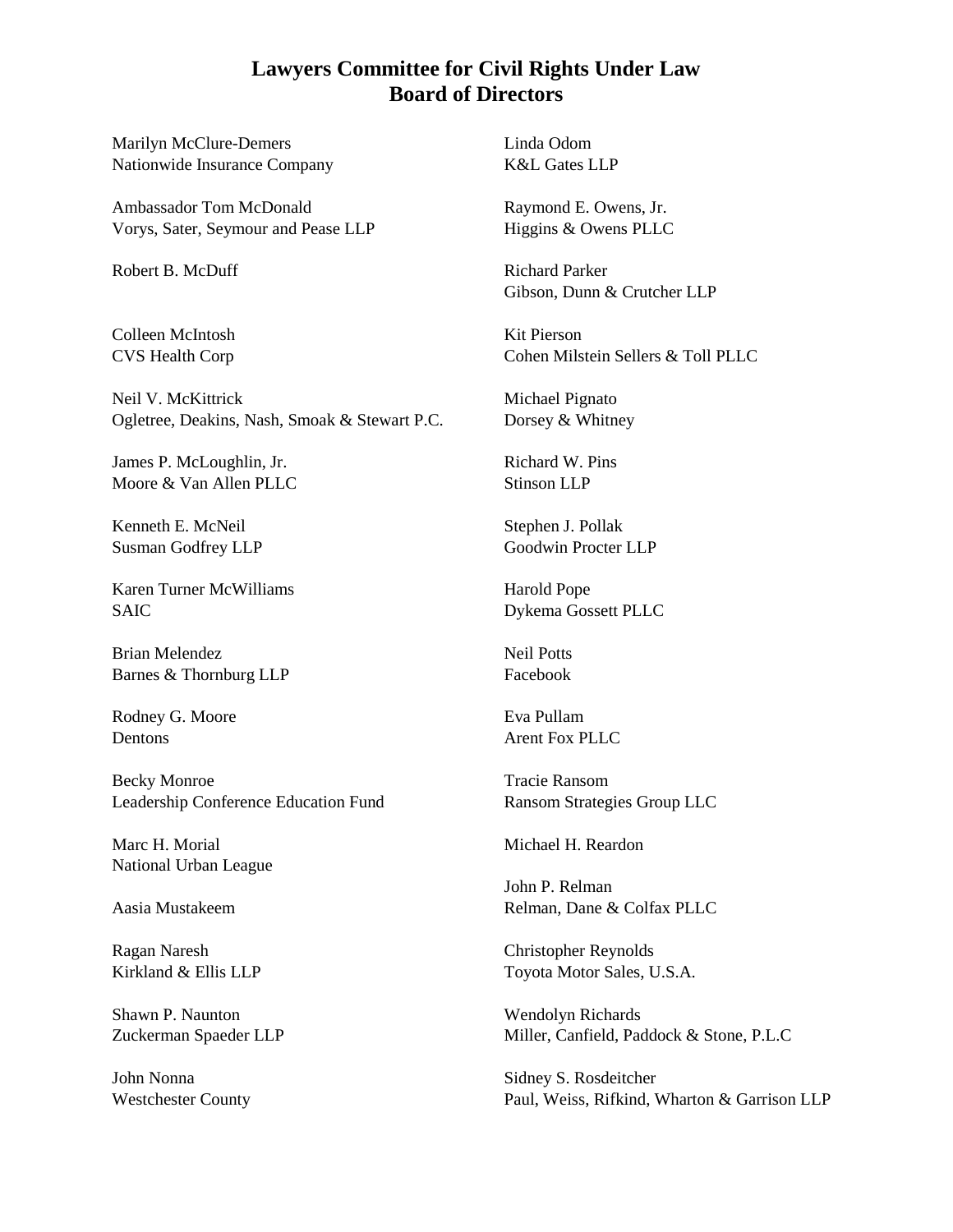Teresa Wynn Roseborough The Home Depot

David Rosenbaum Osborn Maledon, PA

Donald J. Rosenberg Qualcomm

Thomas L. Sager Ballard Spahr LLP

Paul C. Saunders Cravath, Swaine & Moore LLP

John F. Savarese Wachtell, Lipton, Rosen & Katz

Richard Schwartz Holland & Hart LLP

Hon. Shira Scheindlin Stroock & Stroock & Lavan LLP

Tacita Mikel Scott Wong Fleming, P.C.

Marc M. Seltzer Susman Godfrey L.L.P.

Lila Shapiro-Cyr Ballard Spahr LLP

Valerie Shea Goldberg Segalla

Jane C. Sherburne Sherburne PLLC

Ronald J. Sholes Adams & Reese LLP

Richard H. Silberberg Dorsey & Whitney LLP

Jeffrey A. Simes Goodwin Procter LLP Garfield B. Simms Tully Rinckey PLLC

Marsha E. Simms

Matthew Slater Cleary Gottlieb Steen & Hamilton LLP

Rodney Slater Squire Patton Boggs LLP

David Smith Schnader Harrison Segal & Lewis LLP

Eleanor H. Smith Zuckerman Spaeder LLP

Laura D. Smolowe Munger, Tolles & Olson LLP

Edward Soto Weil, Gotshal & Manges, LLP

Lawrence S. Spiegel Skadden, Arps, Slate, Meagher & Folm LLP

Mark A. Srere Bryan Cave

Neil A. Steiner Dechert LLP

Eric A. Stone Paul, Weiss, Rifkind, Wharton & Garrison LLP

Michael Swartz Schulte Roth & Zabel LLP

Errol B. Taylor Milbank, Tweed, Hadley & McCloy LLP

Craig Thompson Venable LLP

Sandra P. Thompson Finlayson Toffer Roosevelt & Lily LLP